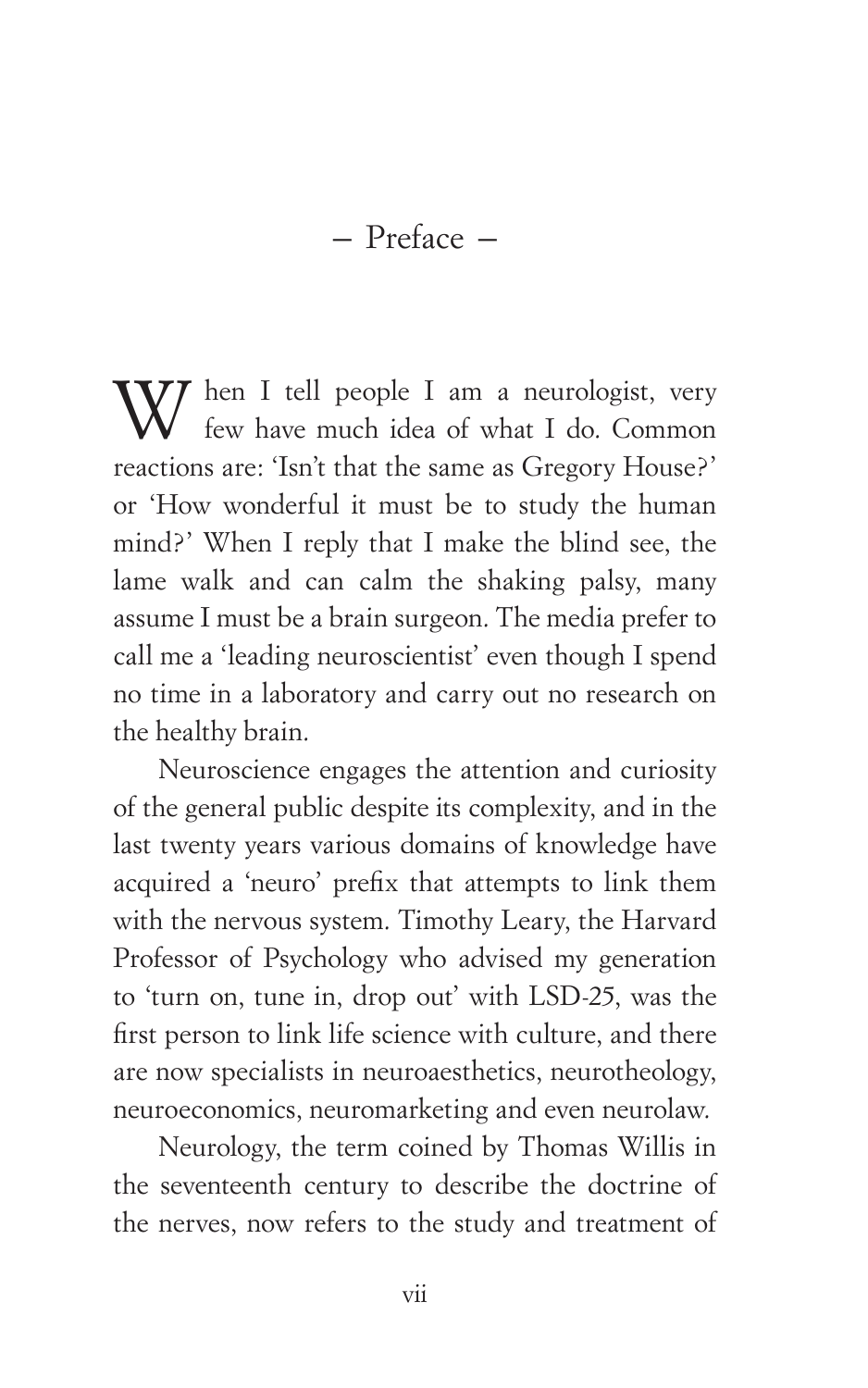disorders of the nervous system. Although both neurology and psychiatry are concerned with disordered behaviour and thinking, a high wall has grown up between the two specialties that has proved very difficult to break down. Most psychiatrists insist that the patient's narrative matters in its own right without any requirement for spotlight consciousness. The neurological examination, on the other hand, reminds psychiatrists that in order to solve medical problems they need to observe as well as listen, and that a practical knowledge of the brain's morphology and physiology is important.

During my training, neurologists were held in awe for their clinical acumen and their uncanny ability to diagnose zebras and black swans, but equally they were caricatured by colleagues as introverted, analytical eggheads that combined the precision of mathematicians with the scrupulosity of bryologists and the sobriety of undertakers. Theirs was a young science in which expertise had been passed down often by word of mouth at the bedside, from master to master. These supermen, and they were all men, convinced me that it was only a matter of time before every brain disease would be categorised in terms of its anatomical, electrical and chemical connections, and that all mental life would be mapped to a neural substrate. Neurologists were literally the brains of the medical profession; their rational approach drew me in. My own first teachers emphasised that my training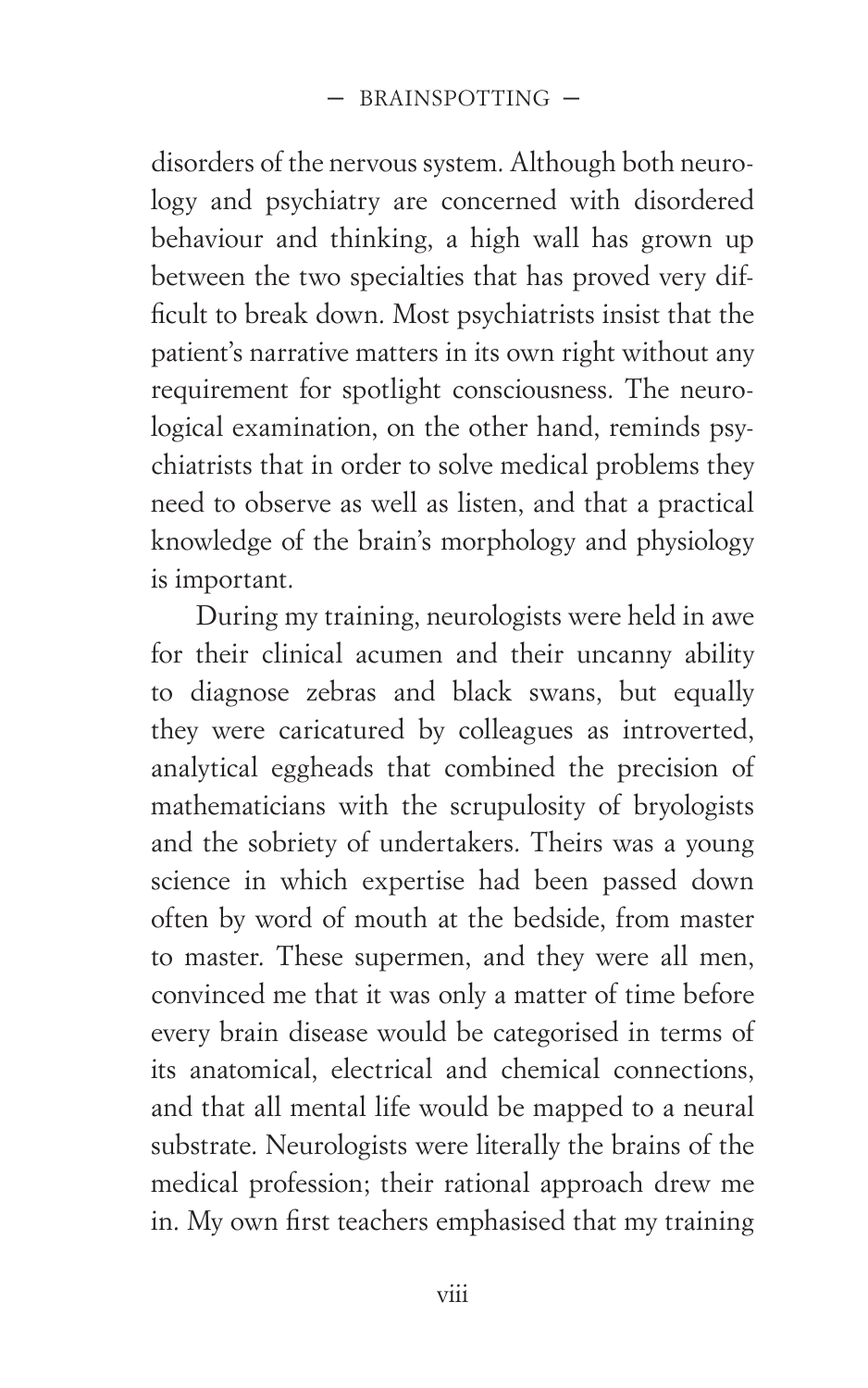– *Preface* –

would be as long and demanding as that required of a vestal virgin in Ancient Rome: that I would need to listen, observe and infer and also learn the importance of contemplation. The method I used was reasoned and left little to the imagination.

It took ten years of apprenticeship before I felt competent to diagnose and treat most of the common neurological syndromes and even longer before I felt reasonably confident to distinguish a healthy person from an ill one. During my long career as a neurologist, I have treated about 30,000 patients in National Health Service clinics, and several thousand more in the consulting rooms at University College Hospital and the National Hospital, Queen Square, London. I have done about 4,000 ward rounds and seen hundreds of hospital referrals. I have taught undergraduate and postgraduate students at the bedside and in seminar rooms and have lectured to colleagues in large auditoria all over the world. I have visited patients in their own homes, although not as many as I would have liked. I have tried to find answers to the questions my patients asked me and which I was unable to answer at the time.

I mention these facts only to illustrate the difference between my medical life and the practice of Oliver Sacks, who, during his lifetime, became the best-known neurologist on the planet. In 1976 Jonathan Cole, a medical student at the Middlesex Hospital, wrote to Dr Sacks to see if he might spend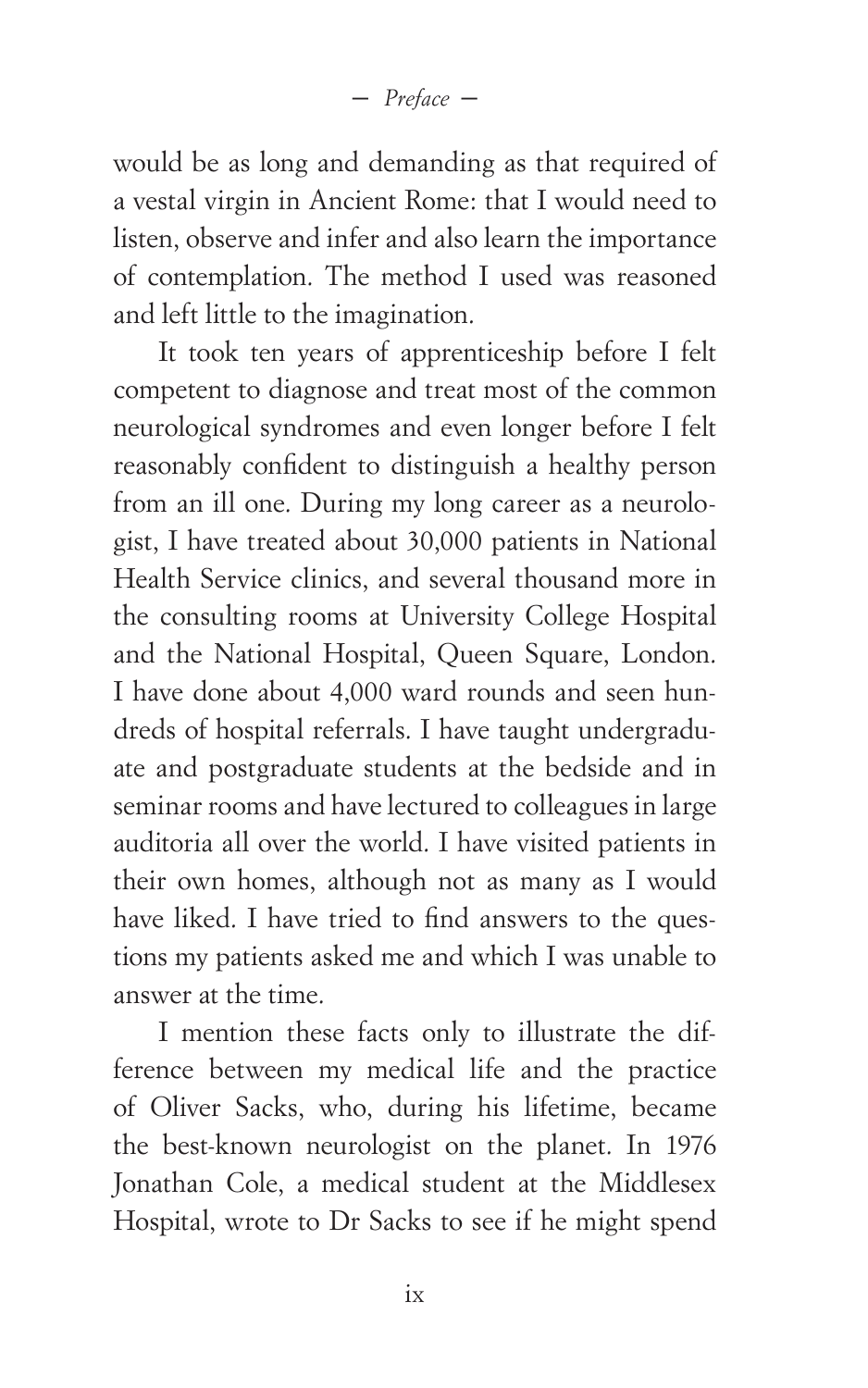a two-month elective in his department. After some delay and with some embarrassment Sacks wrote back apologetically saying that he no longer had a salaried post at Beth Abraham hospital, and that he was a neurological gypsy who survived marginally and precariously on odd jobs here and there. He was a physician without a post, a romantic scientist, more at home in the asylums of yesteryear than in the new skyscraper hospitals, but his letters – handwritten from his desk in Horatio Street, West Village, New York – gave renewed hope to the ignored, and his books made neurology more human. Through his writing Sacks was able to reconcile the afflicted with their environment. To many neurologists he came over more like a psychiatrist in the mould of Sigmund Freud.

I took a different course. I watched my ps and qs and hoped that I could contribute something worthwhile by working inside a healthcare system that I respected and looked up to. I avoided the cardinal sin of letting fantasy get the better of objectivity, and after twenty years I was rewarded with my own department. This allowed me to surround myself with brilliant colleagues and to be inspired by curious young minds. Their example sometimes allowed me to see bigger pictures and through their ideas acquire new ways of detecting disease.

I now work on a different scale and time course with redefined cultural constructions and contexts, but the medical interview and neurological examina-

x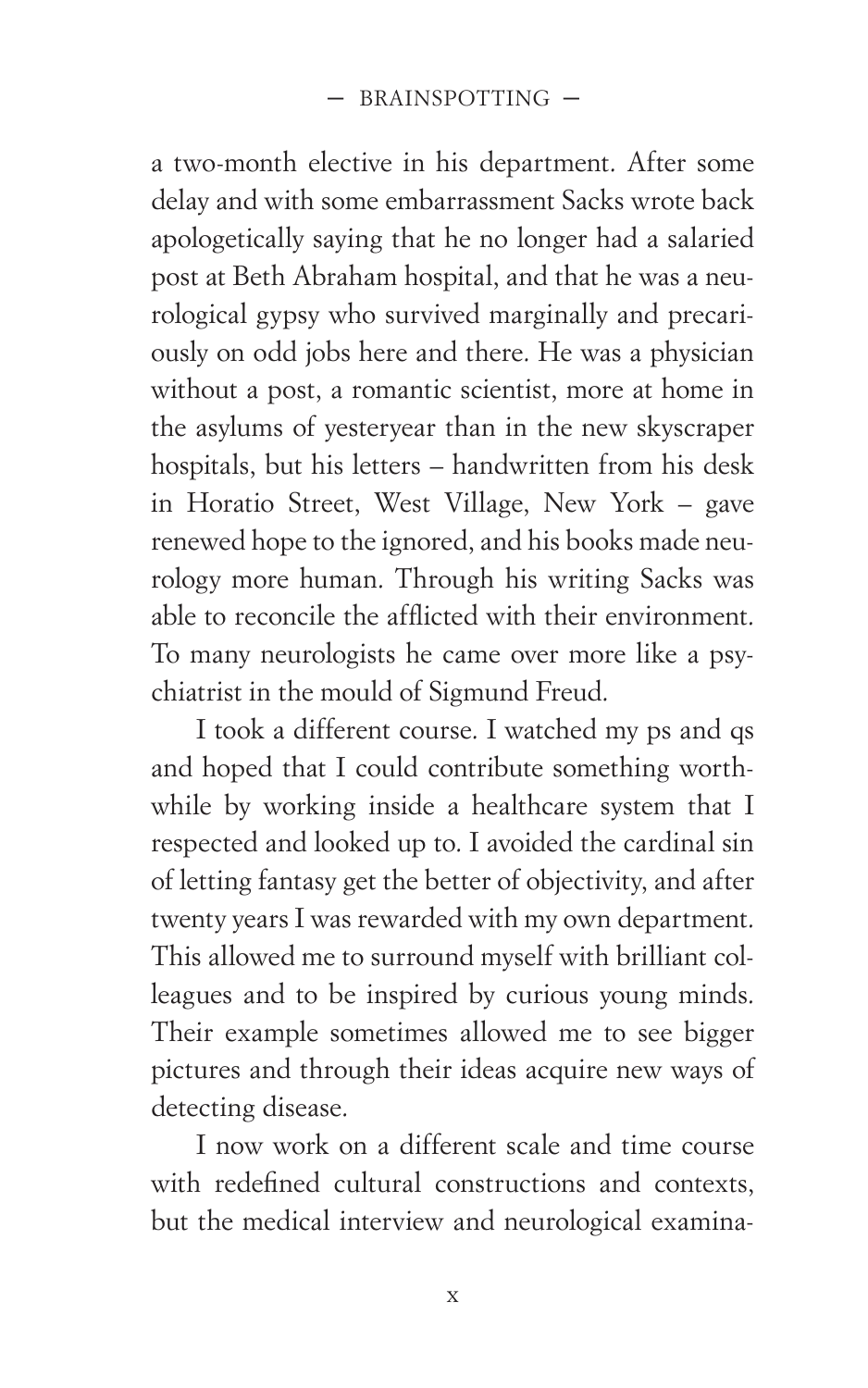tion have remained as vital as ever. The clinical method I describe throughout this book involves paying great attention to detail and has an applicability in reducing error that goes far beyond the diagnosis of disease, yet in spite of its great value it is no more than a type of accurate guessing in which the end point achieved is a name. Over time this name that is given to a collection of symptoms and signs comes to assume the importance of a specific entity, although it is never more than an insecure, ephemeral conception. After almost half a century of seeing people in the clinic, I still feel like an explorer shining a pocket torch into a cave and hoping I will find a precious stone. The careful study of a patient's symptoms from the beginning to the end of their disease remains my chosen animal model and I remain as committed to clinical trials, best evidence and the need for medical statistics as I was when I completed my training as a doctor. I am enamoured by the exciting new approaches to restoring function to the brain injured and by the way genetics has changed the face of neurology.

Despite continuous change in the classification of neurological disorders over the last four decades, the contents of my doctor's bag have hardly altered. I still carry an ophthalmoscope, a Queen Square hammer, a red hatpin, a 128 Hz tuning fork, a pin hole, a pen torch and some orange sticks. New additions are Neurotips for testing pain sensation, which have replaced pins, the 'little green book' for assessing cognition,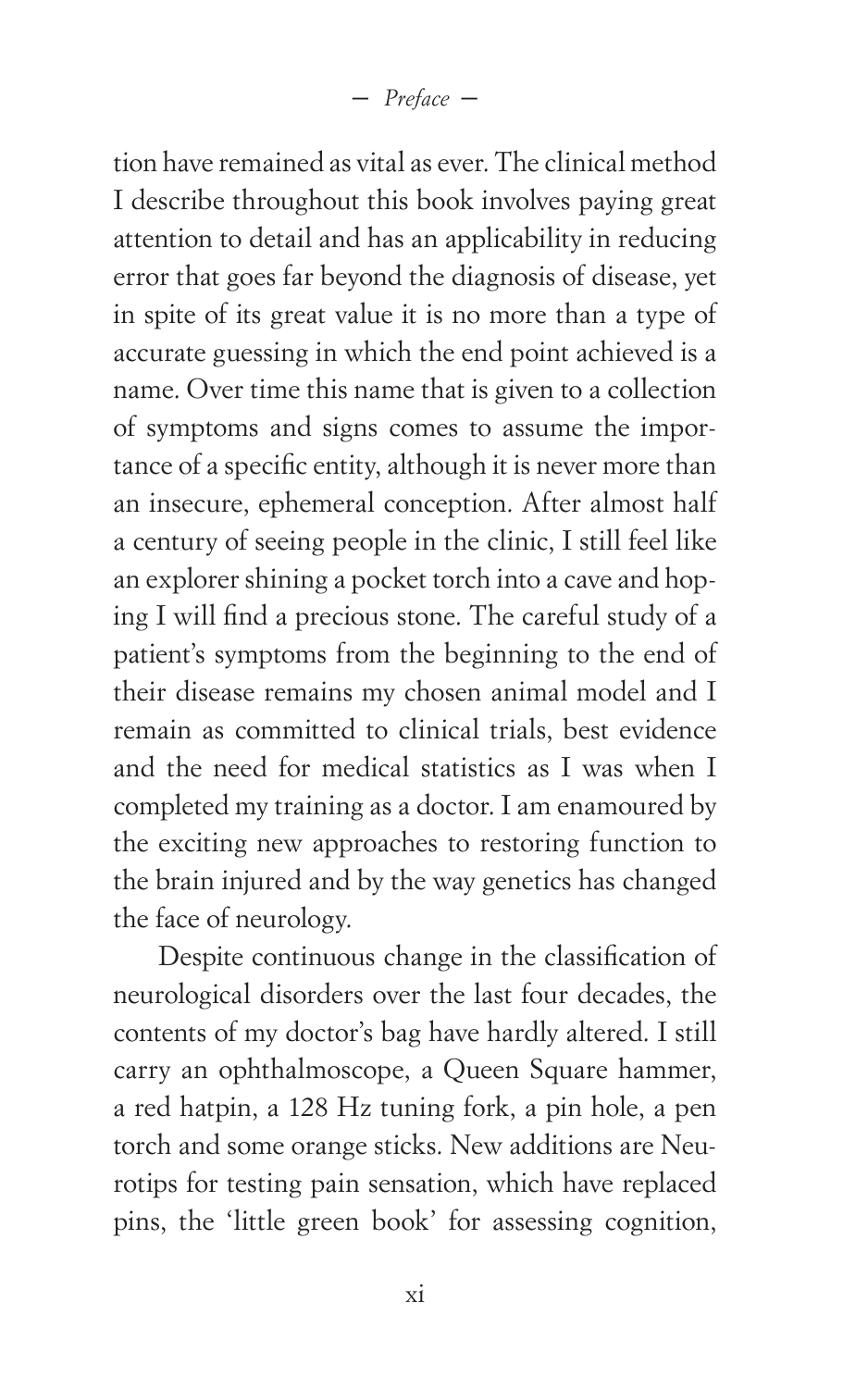## – BRAINSPOTTING –

and some applications on my mobile phone, such as the Ishihara test for colour vision, a Snellen's visual acuity chart and an electronic black-and-white-striped moving drum for testing optokinetic nystagmus.

Even after so long surprises occur in the clinic. Last year a married couple who are professional ballroom dancers came to see me. After immaculate synchronicity for twenty-five years, they had suddenly run into timing problems. The wife told me that her husband was now making one or two false steps, particularly when dancing the paso doble. As I then listened to his own account, which involved technical terms such as 'reduced horizontal energy', there was nothing that I could see that indicated a neurological problem. When it came to the examination I asked him to tap his feet on the ground one at a time and noticed that the movements of his right foot were more irregular, slower and less rhythmical than those on the left. I suspected Parkinson's disease but rather than ordering a dopamine transporter scan I told them that I was not sure what was wrong but that I wanted to see him again in three months' time. Hearing a new presentation of a common disease still gives me enormous pleasure and I added 'the faulty dance step' to my list of uncommon presentations of Parkinson's that already included 'swimming in circles', 'the Rolex watch that kept stopping', 'the white hand', the 'skiing smudge in the snow' and 'the foot cramp of the long-distance runner'.